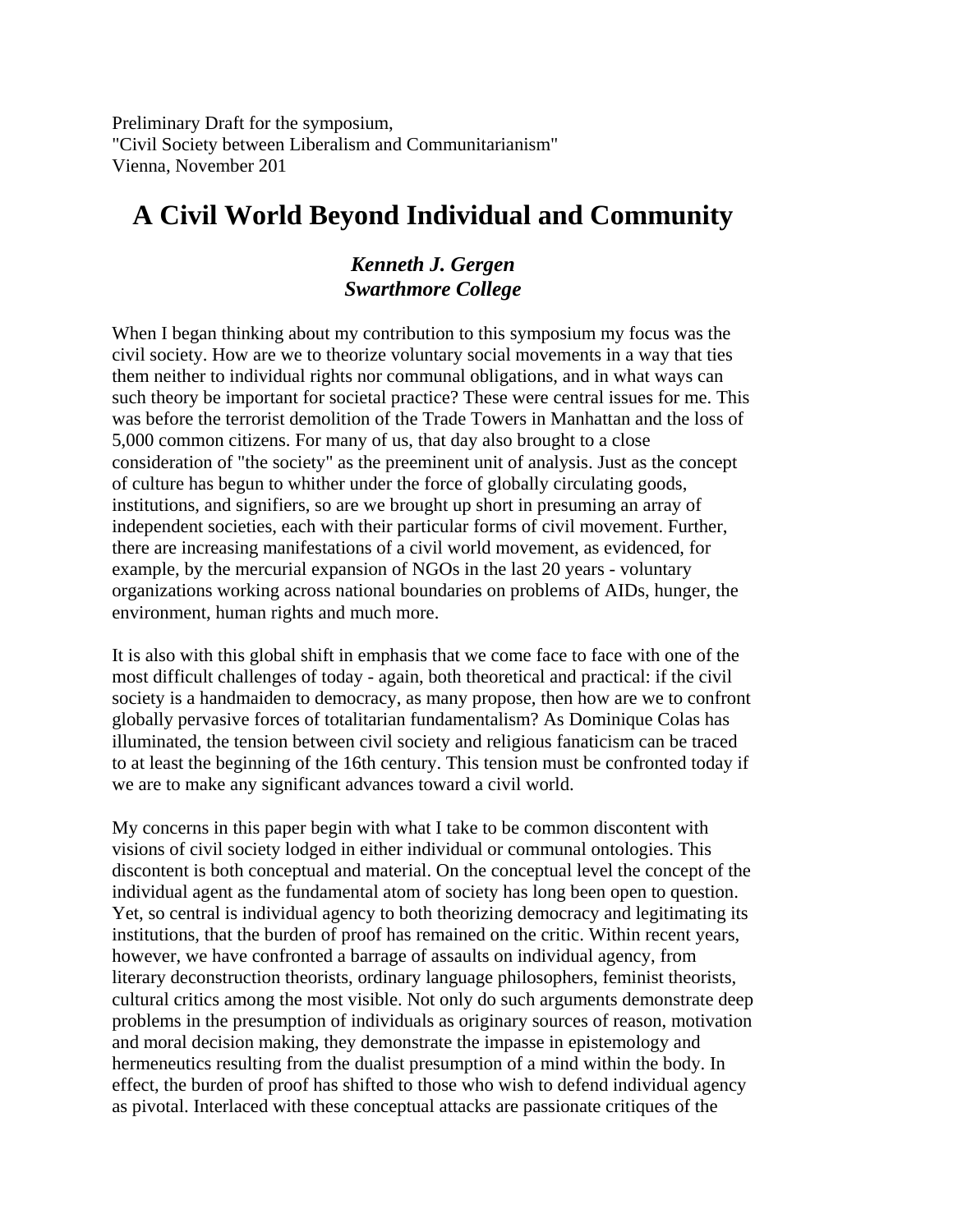ways in which the concept of individual agency plays out in societal practice. Critics variously point to the contribution of self-contained individualism to broad distrust within society, alienation, narcissism, competition, colonialism, exploitation, and the dissolution of community.

For many, this falling away from an individualist orientation to societal life, is coupled with a return to what might be viewed as an earlier Western tradition, namely the prizing of the community. It is from the community, it is variously held, that the individual derives concepts, values and moral responsibility- the very tools required for democratic participation. And without a stable community in place, the fora for public participation recede. Yet, the community is scarcely an unquestioned good, either conceptually or practically. Conceptually, theories that posit a community to which individuals may or may not contribute are obfuscating. Community and individual are terms with identical referents; remove all individuals and there is no community, remove the community and no individuals remain. Thus, interaction between community and individuals is conceptual mischief. As others propose, the community is a constructed term. There are no communities in fact, only the idea of community, and this idea may variously be used to index anything from a tryst to a lynching. In terms of societal practice, many point to the stultifying and oppressive effects of strong communities, the ways in which community standards obliterate difference, and promote intolerance. As a colleague from China recently related, you in the West want to replace your individualism with a communalism, at the same time that we in China are turning to Western individualism to remove the yoke of communalism from our shoulders.

In effect, our two esteemed traditions for understanding societal life and generating viable practices of living together approach impasse. As we enter a new millennium, can we enter new corridors of the imaginary, corridors that may yield more promising futures? In what follows I want to open discussion on at least one emerging alternative. Specifically I wish to open discussion on forms of understanding that may be viewed as relational in nature. After outlining the possibilities for a relational ontology, I shall return to the challenge of creating a civil world, a challenge that is as urgent as it is significant for us as scholars and citizens.

#### **Articulating the Relational**

Traditional theory of the civil society is built upon an ontology of bounded units or entities - specifically "the individual," "the community," "the state," and so on. Such a theory not only creates a world of fundamental separation, but invites the use of traditional cause and effect models to comprehend relations. One is either an actor, directing the course of events, or is reduced to an effect. How can we comprehend the social world in such a way that it is not composed of entities, but constituted by processes of relationship? This is no easy task for we at once confront the implications of Wittgenstein's pronouncement that "The limits of our language are the limits of our world." Our common language of description and explanation virtually commits us to understanding the world in terms of units (nouns) that act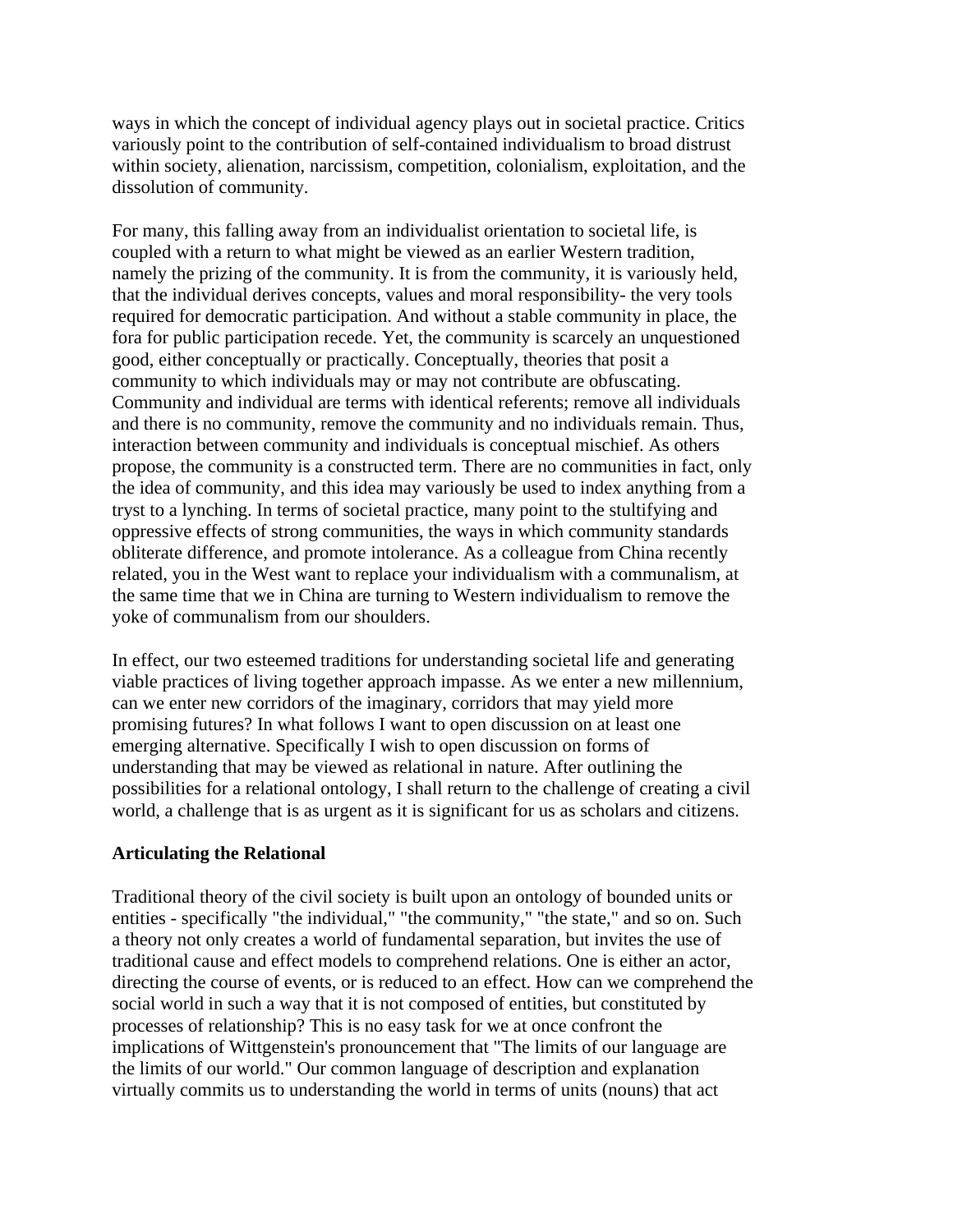upon each other (transitive verbs). Even the concept of relationship, as commonly understood, is based on the assumption of independent units. If and when such units act upon each other we speak of them being related. Thus, for example, we say, "A relationship developed between them," or "They no longer have a relationship." If we turn to relevant social theory, we find that perhaps the most significant candidate for relational understanding, namely systems analysis, is lodged in the view of systems as a collective array of entities linked through processes of cause and effect. Thus, systems diagrams, flow-charts, feedback loops and the like.

We might consider at this juncture vacating the house of language in the traditional sense, and locating an alternative means of representation. For example, if our medium of articulation were music or dance, what kind of ontologies might be possible? And if music or dance were our mode of representation, would the very concept of ontology possibly slip from view? Yet, rather than moving in directions that might require entirely new negotiations of meaning, let us remain within our common traditions of discourse. How, in this case, can we build toward understanding the social world as relational while simultaneously employing an instrument of entification?

We begin to gain some insight into this possibility through developments in semiotic and literary theory of recent decades. Drawing particularly from literary deconstruction theory, we may see language as a system in which each integer (or unit) gains its capacity to mean by virtue of its difference from at least one additional unit. The word "bat" comes into meaning by virtue of its difference from "bit," "but," "bad," and so on. In this sense, the terms of the language are *co-constituting*. Each integer serves to constitute the others, and vice versa. Or as Derrida might put it, none of the terms possesses meaning in itself; its meaning requires deferring to other terms, and so on in a web of relationship without end. However, a second relational concept also grows from the literary soil. Typically, as we speak or write we do not find meaning embedded within each isolated word. Rather, we draw sustenance from patterns of words - phrases or sentences. And these linguistic confluences generate meaning that cannot be reduced to individual word meaning. In effect, combinations of integers function in a process of *co-creation*; together they create an outcome that cannot be reduced to the individual units themselves.

Now, let us by analogue lift these concepts from the precious garden of text, and set them loose in the jungle of human relationship. Consider a conversation between what we typically conceptualize as two individuals. One speaks. Yet, if the other silently gazes into space, what has been said? The words are present, but meaning is absent. It is only when the other responds (and I am not eliminating the possibility of significant silence here), that the words become candidates for meaning. Following our preceding analysis, we may locate two relational moments within this response. First, the response contributes to a process of *co-constitution*. It will constitute the initial utterance as something (a candidate of communicative significance), while this something will simultaneously constitute the response as something else (an affirmation of candidacy). Thus, if one says, "Shall we eat?" and the other responds,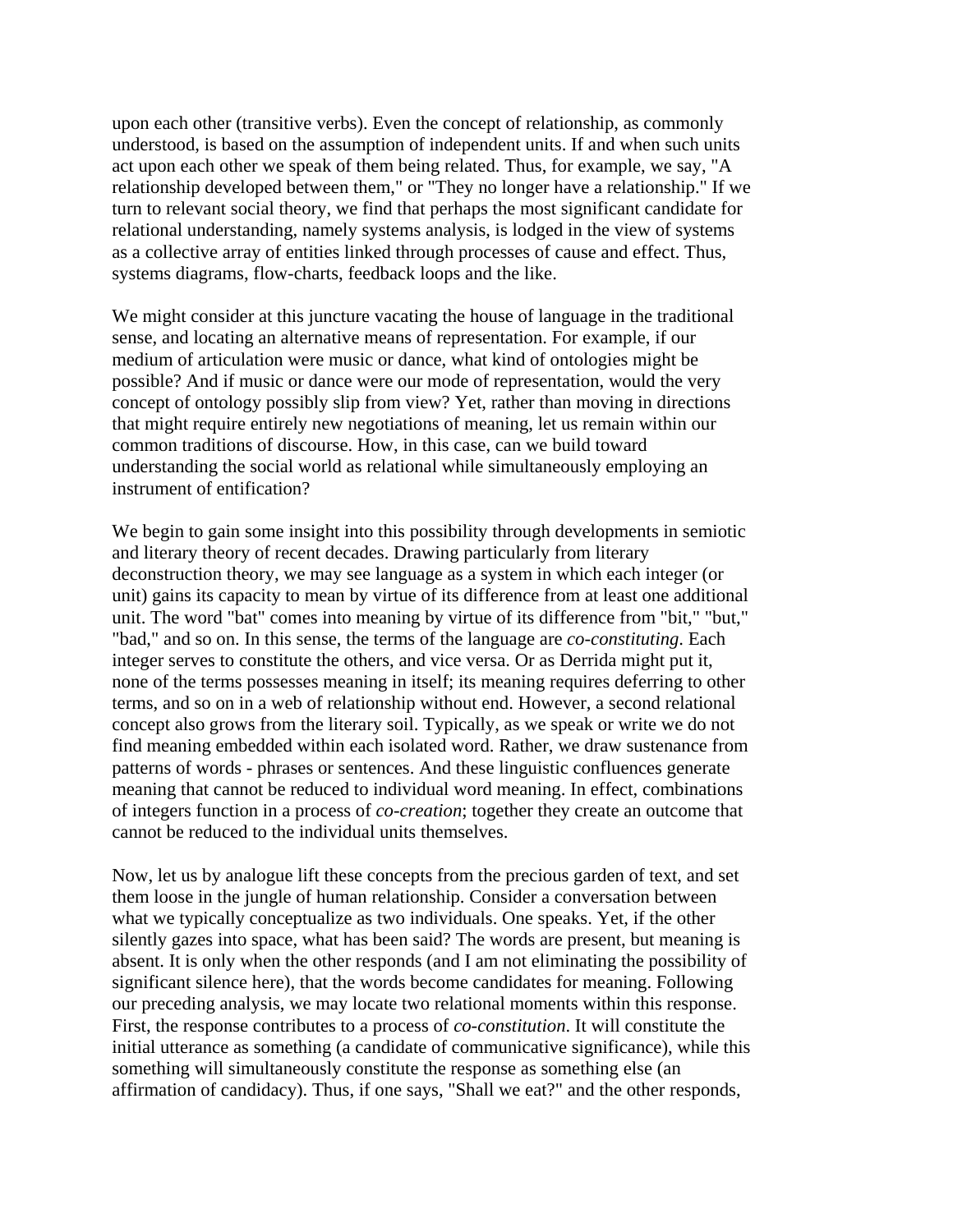"What a good idea," the response constitutes the first utterance as a question, the fact of which simultaneously constitutes the second utterance as an answer. It is important to note here that to achieve co-constitution the response must essentially be different from the initial utterance. If the respondent simply parrots everything said by the speaker, the speaker's words are rendered meaningless (as every child knows who has reduced a parent to frustration through echoing.) The important point is that the interlocutors essentially co-constitute each other as agents of meaning through their differences.

The second relational moment derives from the process of co-creation. As the utterances of the participants are conjoined, they bring forth meaning not contained within either alone. If a speaker announces, "I am very angry with you," and his or her interlocutor replies, "Oh, I am very sorry about that," the response creates the announcement as an expression of anger. Likewise, what is now created as anger, simultaneously affirms the meaning of the response as an expression of sympathy. The words of each participant acquire their specific meanings by virtue of the juxtaposition. (In the same way, if the interlocutor replied to the apparent expression of anger with, "You know, I don't really think you are angry so much as you are afraid," the initial statement is potentially transformed from anger to fear.) Of course, these meaning couplets stand open to continuous supplementation as the conversation unfolds. Meaning in this sense is never fixed or locatable. There is never meaning in itself, only a continuous process of meaning under way.

Let us add several contours to this developing sketch. First we find that the concept of the individual person as an origin of meaning, reason, passion, or moral concern is illusory. Any action of the individual body - whether verbal, gestural, or otherwise acquires its meaning only by virtue of another's response (direct, implied, or vicarious). A response is required to constitute the act as an act of some kind, and to give it the particular meaning it has. There is no "rational argument," for example, until it is granted the right and privilege to be rational by another. Rationality, on this account, is the achievement of social coordination, and by the same token, passion, moral concern, and all other so-called residents of the individual mind.

At the same time, we must be careful not to isolate the dyad in this case, singling out person/other as the originary unit from which all meaning grows. Drawing from Bakhtin in this instance, we may view all those utterances or actions that serve as candidates for meaning in a given relationship as drawn from previous relationships. Such utterances as "Shall we eat?" or "I am very angry with you," do not emerge de novo in the course of conversation. They are born of preceding relationships, as are the responses they invite or invoke. This does not commit the relationship to simply replicate tradition. Novel juxtapositions of utterances and actions can always bring forth new possibilities for meaning. The primary point here is that meaning in any local instance requires extended participation, or more simply, cultural traditions. Our capacity to generate meaning here and now rides the backs of untold numbers; we bear their traces in all that we say and do. Ultimately it will be useful to expand the relational process from which local meaning issues to what we otherwise call the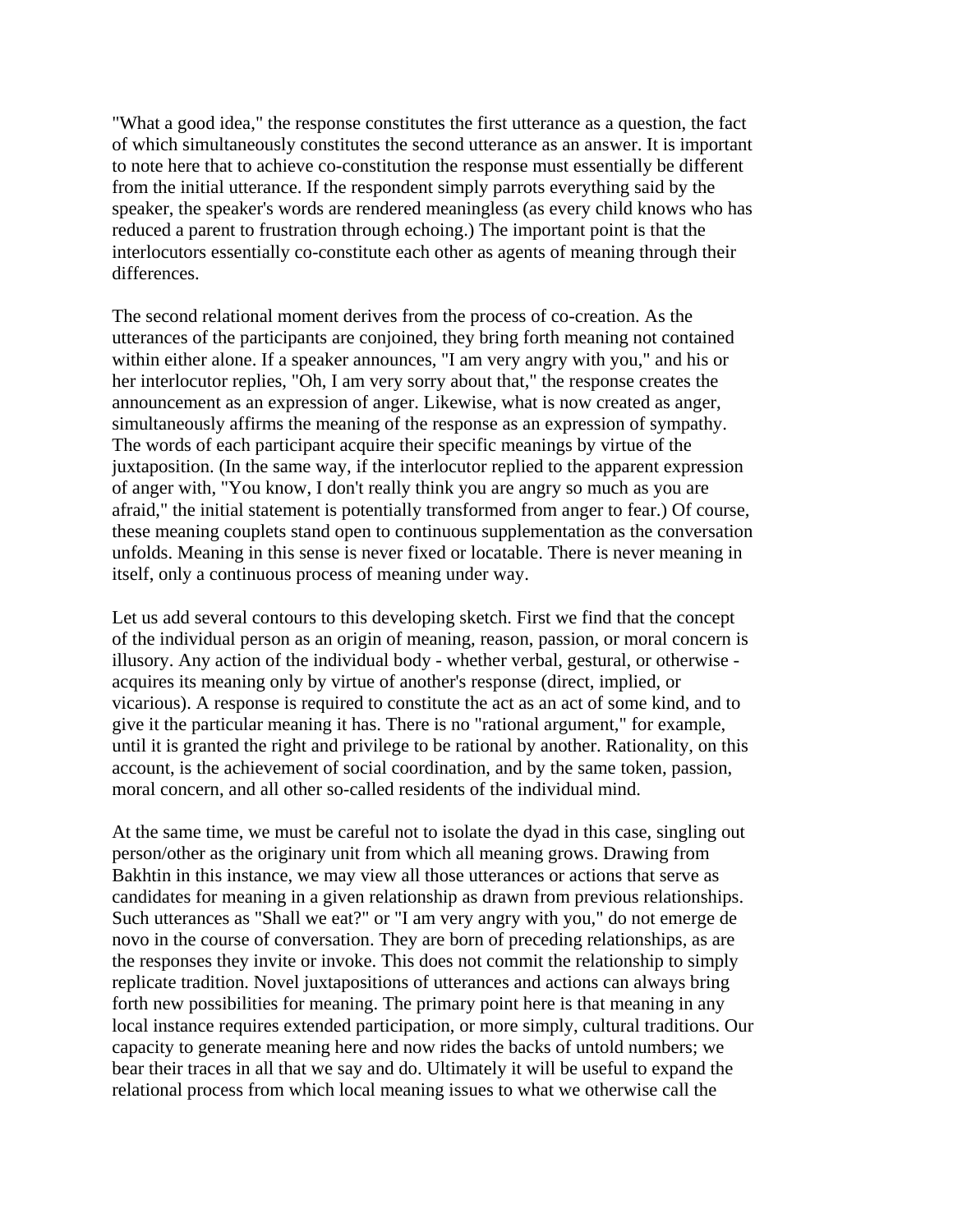worlds of nature and technology. A sophisticated account of relational process must ultimately be both environmentalist and cyborgian. But these issues must await another occasion.

Finally, we may conclude from the present account that all individual units, from atoms to individuals, communities or nations, are constructed. That is, the very idea of an individual unit or entity derives from processes of relationship. To be sure, the discourse of units ("things") may be highly useful under many circumstances, but they are also optional. And, as I have argued earlier, there are good reasons at this juncture in history for locating alternatives. In the case of the present theorizing, I have made use of entifying language. I have spoken extensively of "this utterance," "that reply," and so on. However, as the analysis also suggests, these terms only appear momentarily as isolated units or entities. They do not come into meaning until there is co-constitution and co-creation. And that process does not terminate at the conclusion of this presentation.

### **Relationalism and the Civil World**

With this sketch in place, let us return to the challenge of the civil world. As I am suggesting, we may suspend for the time the idea that civil movements are the outgrowth of free individuals who chose to associate with others for purposes of realizing a common good. Nor, is it essential that we posit the existence of communities of the good, to which participants are (or should be) obligated. Rather, there is much to be gained by commencing our analysis with a focus on relational processes from which ontologies and ethics emerge, and from which certain actions become favored while others are forbidden. Such processes of creating and carrying out meaning/full worlds are at all times and everywhere under way. In this sense, civil movements are always in the making. As any two or more persons negotiate about the nature of their lives, what is worth doing or not, they are establishing rudimentary grounds for civil life in their terms. The activities we might select as exemplary of civil society - for instance, environmentalist protest, feminist activism, or neighborhood organizations - are simply more elaborated, codified, and organized outcomes of ongoing, informal and largely discursive interchange. Global civility, fostered for example by the NGOs, is an outcome of the same forms of relational process, but relying now on technologies of long-distance communication.

The present argument enables us to bracket many of the seemingly artificial distinctions between what is and what is not a civil movement, a community, the state, the economy and so on. All such distinctions are essentially optional. Rather, our attention moves to processes of generating meaning. Here it is vital to distinguish between two moments in this process, the generative and degenerative. On the one hand, consider the positive coordinations among people, those moments in which their discourse and action move into synchrony and a recognizable "form of life" comes into being. This generative process may characterize the development of attachment bonds between mother and infant, as well as a conversation among neighbors that yields a neighborhood security system The formation of all civil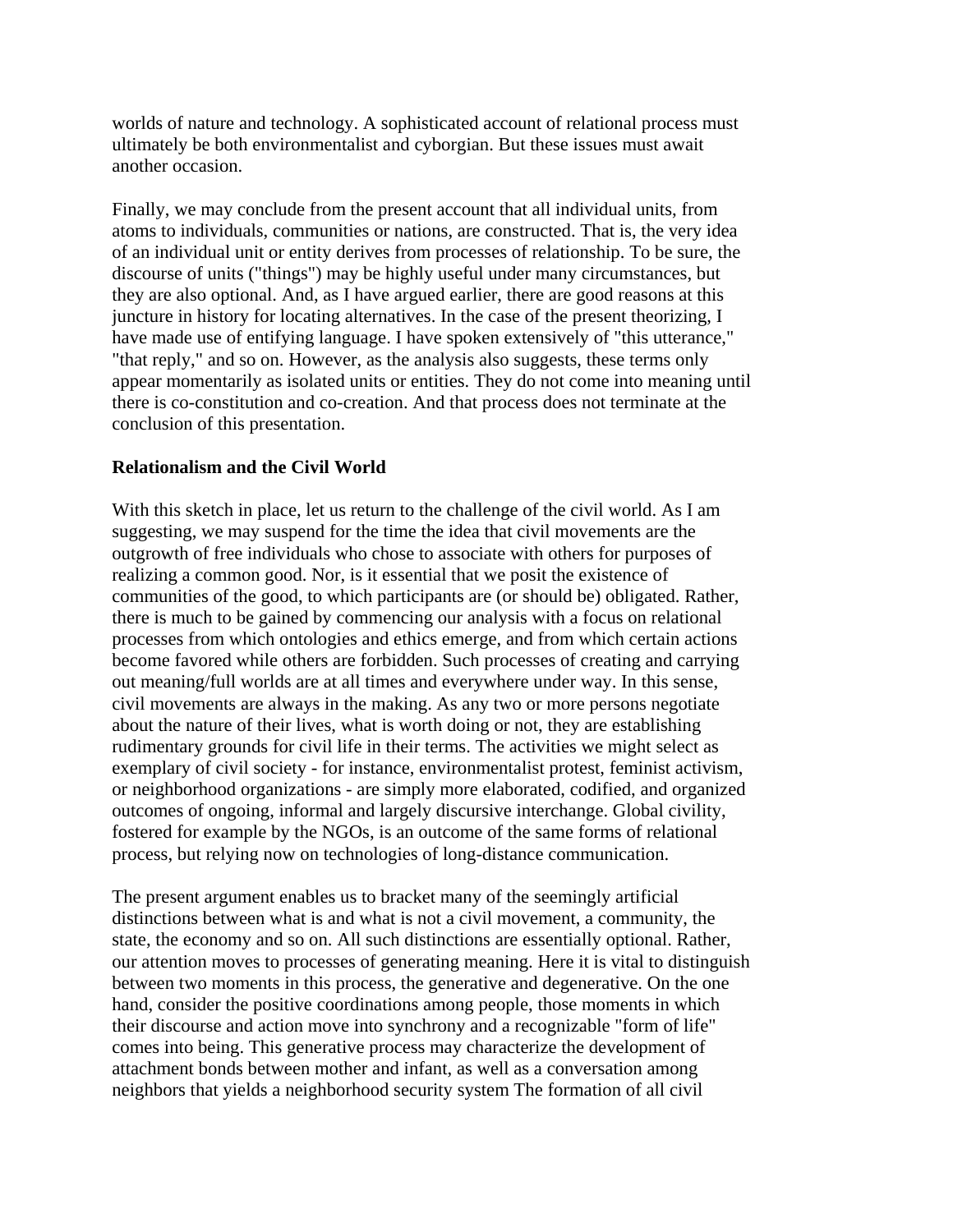movements require just such generative coordination. Contrast this movement into organized action with instances in which the interlocutors' actions function as mutual inhibitors, in which the actions of one rob the other of significance or destroy his or her capacities to mean. The hostile argument (e.g. "That is pure rubbish.") serves as a good example here, but so does imprisonment and war. All function to destroy the conjoint process of making meaning,.

While this distinction between generative and degenerative moments in relationship seems clear enough, the case becomes more complex when we consider that every movement in the generative direction creates the grounds for degeneration. To explore, consider that when two or more people come into a state of positive coordination, they will generate together a locally agreeable ontology, ethic, and rationale for acceptable as opposed to unacceptable action. At the same time, such agreements will also create an exterior, a range of contrasts (that which does not exist, is not true, not good), or essentially a domain of the "not we." This will be so by virtue of the principle of co-constitution described earlier: all "being" requires the creation of a "not being." Thus, for example, if we were to continue our negotiations here for as many months as required to reach a set of agreements on the nature of civil society, we should simultaneously create the imaginary of "the opposition." Further, because of the highly agreeable views of civil society we would come to share, we would also create the opposition as less than agreeable. They would be positioned as "less than knowledgeable," "not so insightful," or just plain "wrong." The degenerative moment is at hand. And as we came to write our celebratory books, and to create our own journal and society, so would connection with the exterior cease to compel. Nor would we wish their alien views to appear in our midst. And if new positions developed in our academic departments, we might deny candidacy to "that kind of scholar." Effectively we move toward the annihilation of alterior meanings. To put it more bluntly, for every civil movement, there is potentially an uncivil outcome.

It is at this point that the present proposals touch significantly on two major thrusts in the literature on civil society. On the one hand there are the arguments ranging from de Tocqueville in the 1800s to the more recent writings of Fukuyama and Putnam, to the effect that civil movements are vital to the democratic process. Similarly, the present analysis suggests that during the generative phase of development, civil movements may indeed function in just this way. This has certainly been the case in the US with the emergence of identity politics - myriad groups of the otherwise marginalized whose voices now vitally enrich democratic dialogue. Yet, this optimistic vision suppresses the degenerative moment in meaning development. Identity politics in the US is also responsible for what we locally call "the culture wars." And it is in this same vein that in Algeria, where a popular movement of Muslim fundamentalists succeeded in gaining the democratic majority, democracy was suspended. In this latter respect, my arguments resonate with Foucault's concern with the potentials for subtle domination inherent in any organized vision of the real and the good. Yet, Foucault's analysis is ultimately suspicious of all civil movements, as all are potentially hegemonic in their thrust. In terms of our present analysis,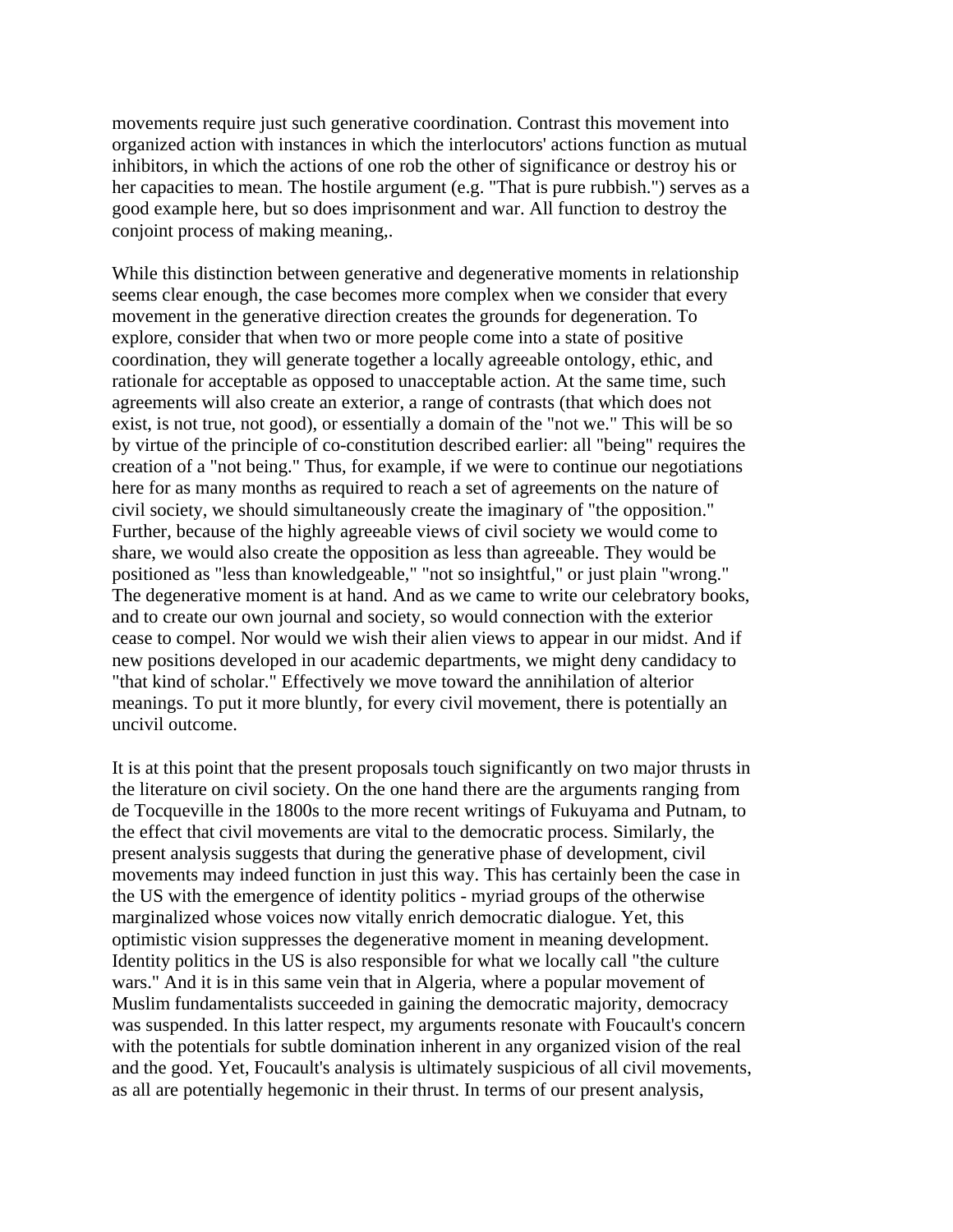however, such suspicion fails to take account of the generative processes inherent in such movements.

In this context, let us turn to the challenge of religious fundamentalism, or what outsiders often characterize as religious fanaticism. In many respects fundamentalist movements may be considered manifestations of civil society par excellence. They are frequently counter-posed to existing governments and economic institutions, and they are inspired by grass roots inclinations to protect and sustain that which is most valuable in life. In this sense, they bear a distinct resemblance, for example, to environmentalist, pro-life, and gay liberation movements. (One might be tempted to say that the latter movements differ from fundamentalism in their ultimate investment in the democratic process. However, I suspect there are few environmentalists, prolife or gay liberation enthusiasts who would give their lives to protect the voice of their opposition.) The major difference between the fundamentalist and the kinds of grass-roots movements that many of us endorse may simply be in terms of the extremes to which they have been pressed in protecting their vision.

### **Toward Second Order Civility**

At this point we confront the possibility that all movements toward a civil world harbor within them what John Keane would call uncivil potentials. Required is yet another phase of inquiry, now into second order civility, that is, into theoretical and practical means of restoring the civil process undermined or destroyed by first order civil movements. To confront this challenge I am again drawn to the potentials of the relational stance developed earlier. First order civility is essentially achieved by those processes of meaning making that bring into being the various movements identified with civil society. However, such first order processes do not seem adequate to the challenge of confronting the second order problem of conflicting traditions of meaning. The discourses of the real and the good that sustain any particular tradition, seem ill suited to the task of hammering out a rationale for mutual viability. It is difficult to reflect critically and disruptively on one's own reality posits outside the vocabulary of those posits themselves. Alternatives forms of discourse are required, second order intelligibilities that enable us to soften the edges of otherwise embittered and embattled traditions. On the level of global civility, such discourses seem particularly required as 20th century technology brings the varying cultures of the globe into increasingly jarring proximity.

At this juncture that the present analysis conjoins with scholarly debate on discourse ethics; are there means of securing an ethics governing interchange among otherwise hostile parties? As Habermas has proposed, we might usefully articulate and justify *ideal speech conditions*, conditions that would enable otherwise conflicting parties to achieve consensus. However, the debate stimulated by Habermas' important proposal has not left us sanguine about the outcome. As scholars variously argue, in a world of multiple realities and values consensus is not an ideal goal of dialogue; a vital democracy depends on sustaining differences. Further, these ideal conditions may continue to favor those possessing the most commanding rhetoric - typically the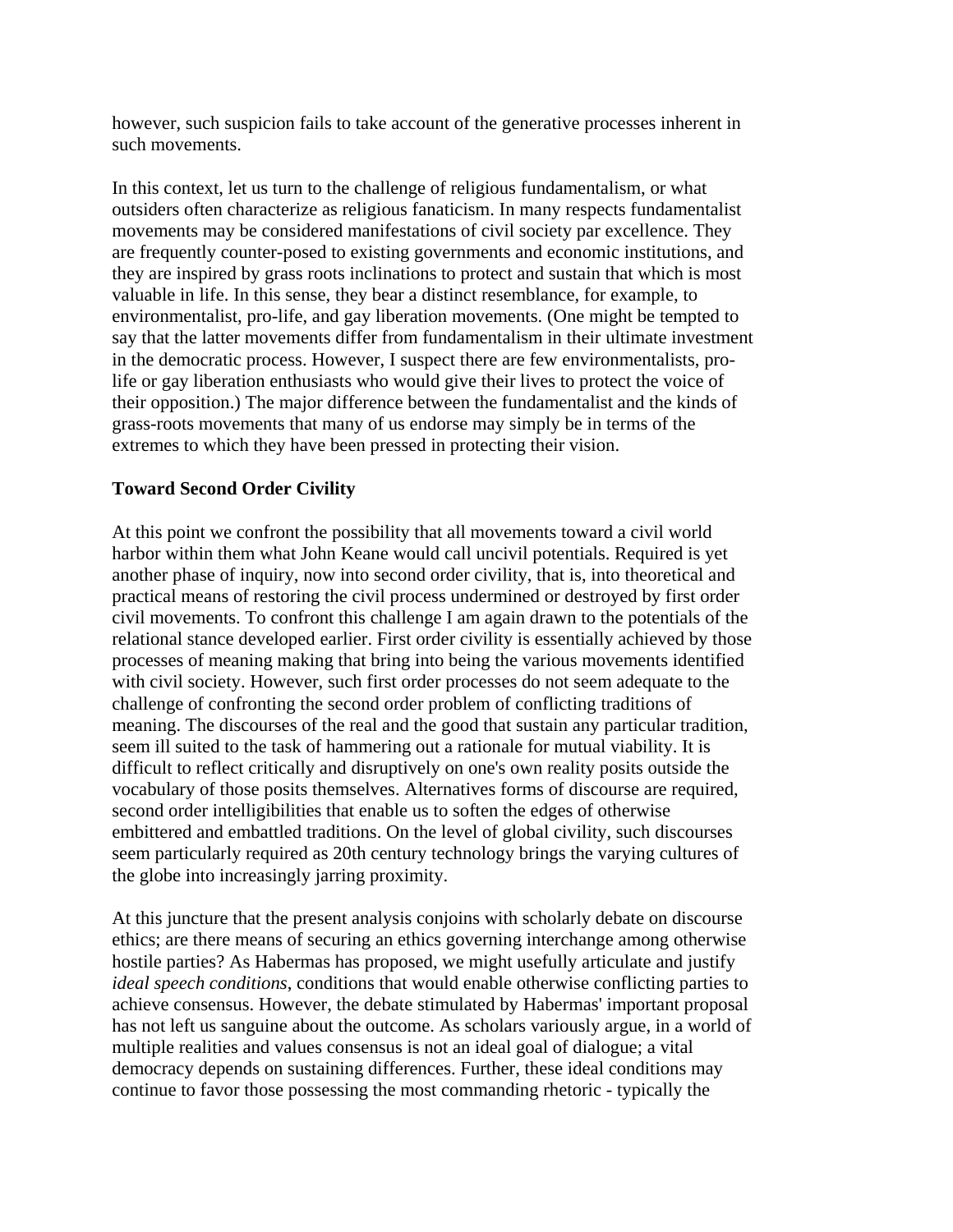result of training at our elite institutions. Further, any appeal to logical or moral foundations of dialogue will inevitably be tied to the ideology of the founding culture. And too, any foundational arguments will themselves demand legitimation, thus thrusting us into an infinite regress of legitimation.

More recently, Anthony Giddens has entered this same territory. As he proposes the division between the power blocks of political left and right are no longer adequate for political deliberation. He proposes instead a concept of dialogic democracy, where relationships are "ordered through dialogue rather than through embedded power." He aspires through such dialogue to develop "personal relationships in which active trust is mobilized and sustained through discussion and the interchange of views, rather than by arbitrary power of one sort or another." Dialogic democracy is unlike liberal democracy, in which participants are committed to achieve self interested gains, or represent their own rights. Rather, we assume a complex array of opinions and values, and the unlikely outcome of "the one right answer." Giddens is also careful to avoid any "transcendental philosophic theorem" upon which such procedures would be based. There is much to be said for Giddens' vision, but there are reasons to press further. Giddens proposes, for example, that such dialogue would "stand in opposition to fundamentalism of all types." A relational view would search for means of including all voices in dialogue. Giddens also premises his vision on a concept of "individual autonomy," a concept that we have already found to be counterproductive.

In other works, I have tried to develop a concept of *relational responsibility*. My argument in this case is that we bracket the tradition of individual autonomy, out of which the presumption of individual responsibility, blame, alienation, and guilt arise. Rather, we might justifiably foreground our responsibility to ongoing processes of relating. If all meaning derives from relational process - as proposed earlier - then the destruction of this process brings to an end all that we would consider valuable, ethical, or worthy of our pursuit. When we are responsible to the process of relating from which meaning issues, we essentially support the possibility of a good life, society or world. The specific form of relational process that is valorized in this argument is the generative, as outlined earlier. In degenerative relational process we essentially slouch toward the end of meaning. The ethic of relational responsibility is itself non-foundational; all of its constituent assumptions are themselves open to continued dialogue. But if we move in this case, as in any other, to annihilate the premises we also diminish the domain of difference and thus the possibilities of continuing the very process from which meaning derives.

#### **Restoration Practices**

What would it mean to implement relational responsibility in practice? This is no small question, as it confronts us with a profound problem confronted by all theoretic attempts to establish a form of life as either desirable or undesirable. Like the term "community" discussed earlier, words such as "democracy," "government," "economy," "power," and so on are all "essentially contested." Such terms carry no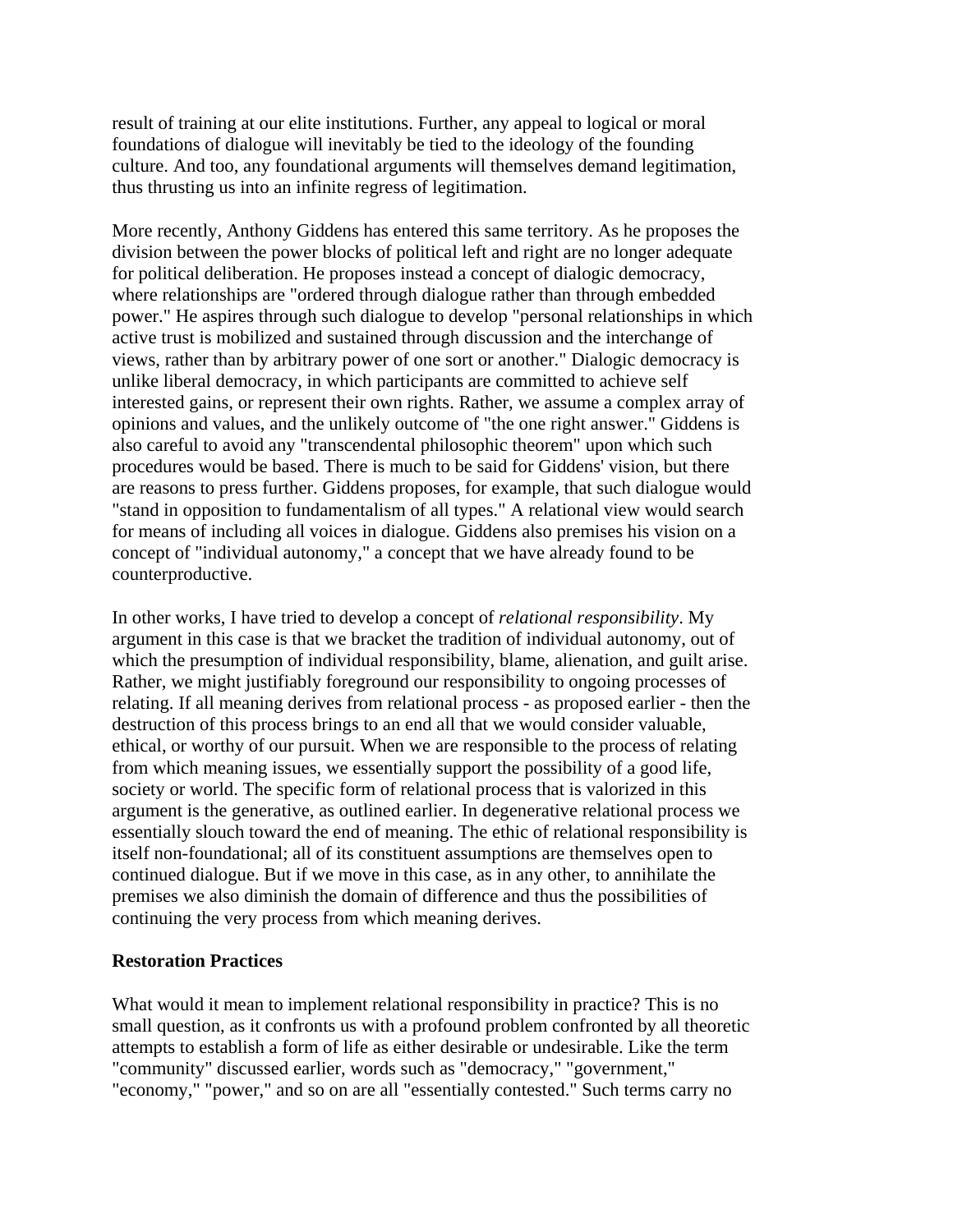meaning within themselves, but are co-constituted by that which one selects as the contrast, and subject to co-creation by virtue of the linguistic context in which they occur. Most important for present purposes, There is no necessary relation holding between any theoretical term and any particular form of action. Theories do not themselves determine what counts as their instantiation in practice. The practical implications of social/political theory are always subject to negotiation.

In this light, I have avoided the attempt to lay out a blueprint for second order civility. Rather, I have found it more congenial to reflect on actual practices emerging in the hurly-burly of daily life in terms of theoretical criteria. The aim here is to generate a vocabulary of dialogic action, a vocabulary that may contribute to what I call *transformative dialogue*, dialogue that is generative and thus responsible to the process of relating. We begin, then, with the world of action, cases in which people are wrestling with problems of multiple and conflicting realities. Can we locate on these sites discursive conventions or conditions that seem favorable in bringing otherwise hostile peoples into more generative relationships? This is not to establish a set of rules for transformative dialogue, but again, a set of dialogic resources. On any given occasion one might then draw from this vocabulary as best suited to the moment. Nor can this vocabulary ever be fixed, for as meanings are transformed over time, and as further voices are added to the mix, the vocabulary itself will be altered and augmented. There are no universal rules for transformative dialogue, for dialogue itself will alter the character of transformative utility.

To illustrate, let us consider a single form of practice and its transformative components. My Taos Institute colleague, David Cooperrider and his associates, have developed an organizational change practice termed *appreciative inquiry*. The practice is particularly useful when an organization is riven with conflict. Typically one approaches such cases by defining and discussing "the problem" and how to solve it. Yet, from a relational standpoint, "problems" are constructed entities. Problems exist primarily because of the way reality is negotiated. There are problems if we agree there are problems. Further, to focus on the problem not only creates the "reality of deficit," but the very form of talk itself often alienates the organizational participants. If there is deficit, there must be a cause, and if there are causes then individuals or groups become candidates for blame. Defensiveness, fear, and distance result. Rather than assaying the problem, the aim of appreciative inquiry is to generate compelling visions of the future, to replace corrective and divisive discourse with generative collaboration.

The specific means of fostering appreciation draws from the social constructionist emphasis on narrative. People carry with them many stories, and within this repertoire they can typically locate stories of positive relations with the adversary. To place such stories in motion is also to sew the seeds for alternative visions of the future. As participants listen to each others' stories so is there a reemergence of positive potential. In listening to such stories confidence is stimulated that indeed there is strength and inspiration for building a new future. A single example will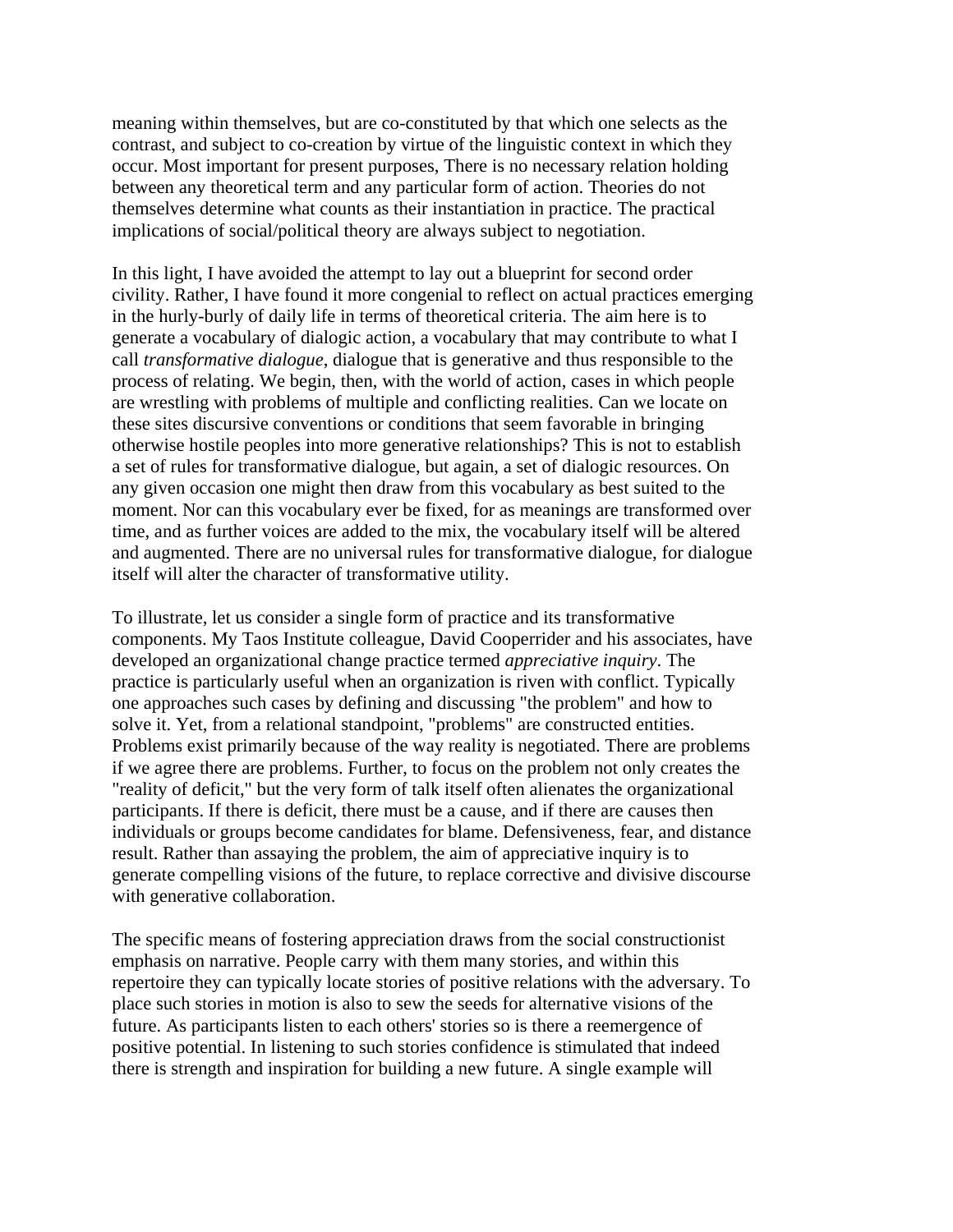convey the potential of appreciative inquiry:

Acme International, as we shall call it, suffered from gender conflict. Women in the company felt poorly treated by the males, seldom acknowledged, sometimes harassed, underpaid and overworked. At the same time, their male counterparts felt unfairly blamed, and accused the women employees for being up-tight, paranoid and hostile. Distrust was rampant; there was talk of litigation, and the organization began to falter. An appreciative inquiry was thus carried out in which small groups of men and women employees met together; their specific challenge was to recall some of the good experiences shared within the company. Were there cases where men and women worked very well together, had been effective and mutually regarding; were there times when men and women had especially benefited from each other's contributions; what were these experiences like and what did they mean to them as employees? The employees responded enthusiastically to the challenge and numerous stories were recalled about past successes. The groups then shared and compared their stories. As they did so a discernible change began to take place: the animosities began to melt; there was laughter, praise, and mutual regard. In this positive climate, the employees were challenged to envision the future of the company. How could they create together the kind of organization in which the experiences they most valued would be central? How could they make the organization the kind of place that could sustain the relations portrayed in the narratives? As the organizational members began their discussion of the future, they began working optimistically together, generating new policies, structures, and plans. A high sense of morale prevailed as a new organizational culture was formed.

Of course, the process of appreciative inquiry is only one form of dialogic transformation; numerous others deserve attention, and especially those emerging naturally within everyday transactions. However, appreciative inquiry has been successfully used throughout many countries of the world, and is now the key ingredient within the present attempt to establish a United Religions organization, an analogue to the United Nations.

While transformative dialogue has its desirable aspects, I scarcely see the process of relational responsibility exhausted in its development. For one, the focus on verbal dialogue is excessive. Ultimately we should take into account the entire range of corporal activities in which people engage. Generative coordination may be achieved in athletics, music, dance, cuisine, erotics, and more. Further, there are technologies that may enhance the possibilities for relational responsibility. The primary fault with mass media as devices for restoring viable relations is their monologic character. In contrast, the internet fosters dialogic relations. Dialogue itself does not necessarily contribute to restoration. However, attention is increasingly directed toward ways of using the internet to bring otherwise alienated peoples together. Murray Bookchin speaks optimistically of an emerging process of "gradual confederalism - the step-bystep formation of civic networks." With the continuous criss-crossing of these networks on the internet, and the simultaneous immersion of individuals in multiple